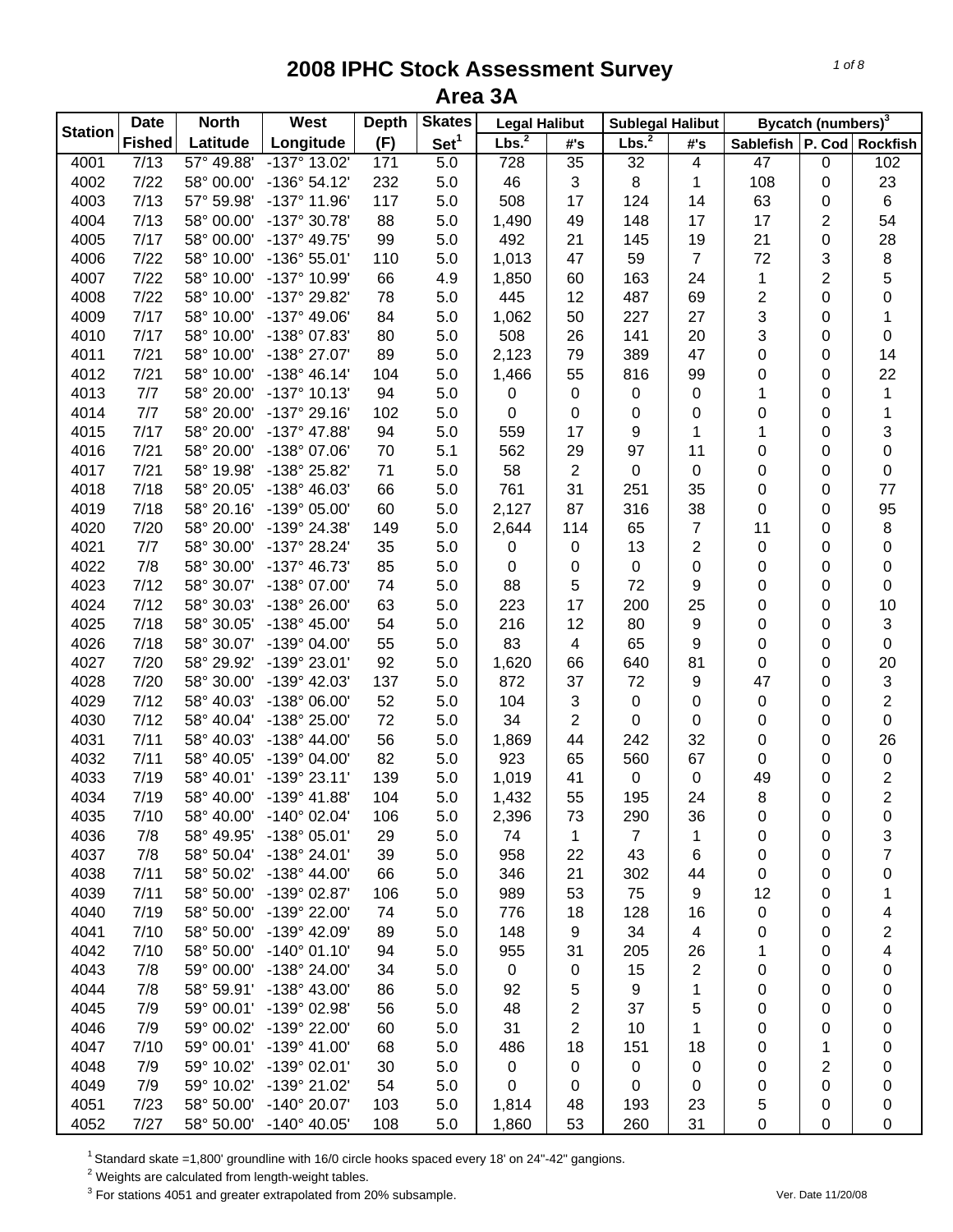| <b>Station</b> | <b>Date</b>   | <b>North</b>       | West                  | <b>Depth</b> | <b>Skates</b>    | <b>Legal Halibut</b> |                | <b>Sublegal Halibut</b> |                         |                               | Bycatch (numbers) <sup>3</sup> |             |
|----------------|---------------|--------------------|-----------------------|--------------|------------------|----------------------|----------------|-------------------------|-------------------------|-------------------------------|--------------------------------|-------------|
|                | <b>Fished</b> | Latitude           | Longitude             | (F)          | Set <sup>1</sup> | Lbs. <sup>2</sup>    | #'s            | Lbs. <sup>2</sup>       | #'s                     | Sablefish   P. Cod   Rockfish |                                |             |
| 4053           | 7/23          | $59^{\circ}$ 00.00 | $-140^{\circ}$ 01.05' | 74           | 5.0              | 1,000                | 25             | 93                      | 13                      | 0                             | 0                              | $\pmb{0}$   |
| 4054           | 7/23          | 59° 00.00'         | $-140^{\circ}$ 19.91' | 86           | 5.0              | 1,520                | 33             | 85                      | 12                      | 0                             | 0                              | 5           |
| 4055           | 7/27          | 59° 00.00'         | -140° 39.32'          | 100          | 5.0              | 809                  | 29             | 310                     | 41                      | 0                             | 0                              | 0           |
| 4056           | 7/27          | 59° 00.00'         | $-140^{\circ}$ 59.05' | 106          | 5.0              | 2,431                | 85             | 428                     | 61                      | 5                             | 5                              | 0           |
| 4057           | 7/20          | 59° 10.00'         | -139° 40.99'          | 71           | 5.0              | 120                  | $\overline{7}$ | $\overline{7}$          | 1                       | 0                             | 0                              | 0           |
| 4058           | 7/20          | 59° 10.01'         | -139° 59.99'          | 63           | 5.0              | 165                  | 4              | 40                      | 6                       | 0                             | 0                              | 0           |
| 4059           | 7/21          | 59° 10.00'         | $-140^{\circ}$ 19.96' | 71           | 5.0              | 693                  | 14             | 64                      | 9                       | 0                             | 0                              | 0           |
| 4060           | 7/21          | 59° 10.01'         | $-140^{\circ}$ 39.03' | 82           | 5.0              | 172                  | 8              | 243                     | 34                      | $\pmb{0}$                     | 15                             | $\pmb{0}$   |
| 4061           | 6/9           | 59° 10.00'         | $-140^{\circ} 59.14'$ | 100          | 5.0              | 1,553                | 45             | 374                     | 52                      | 10                            | 0                              | 0           |
| 4062           | 6/9           | 59° 10.00'         | $-141^{\circ}$ 17.96' | 189          | 5.0              | 173                  | 6              | 7                       | 1                       | 155                           | 0                              | 5           |
| 4063           | 7/22          | 59° 10.00'         | $-141°38.03'$         | 122          | 5.0              | 3,803                | 143            | 88                      | 14                      | 10                            | 0                              | 15          |
| 4064           | 7/20          | 59° 20.00'         | $-139°$ 40.15'        | 86           | 5.0              | 0                    | $\mathbf 0$    | 0                       | 0                       | 0                             | 0                              | $\pmb{0}$   |
| 4065           | 7/20          | 59° 19.99'         | $-140^{\circ}$ 00.10  | 89           | 5.0              | 0                    | 0              | 0                       | 0                       | 0                             | 0                              | 0           |
| 4066           | 7/21          | 59° 20.00'         | -140° 19.93'          | 72           | 5.0              | 179                  | 3              | 19                      | 3                       | 0                             | 0                              | 0           |
| 4067           | 7/21          | 59° 20.00'         | $-140^{\circ}$ 38.98' | 79           | 5.0              | 164                  | $\overline{7}$ | 181                     | 25                      | 0                             | 0                              | 0           |
| 4068           | 6/9           | 59° 20.00'         | -140° 59.20'          | 89           | 5.0              | 555                  | 26             | 482                     | 70                      | 10                            | 0                              | 0           |
| 4069           | 6/9           | 59° 20.00'         | $-141^{\circ}$ 17.97' | 185          | 5.0              | 473                  | 13             | 20                      | $\mathbf{3}$            | 178                           | 0                              | 5           |
| 4070           | 7/22          | 59° 20.00'         | $-141°38.14'$         | 105          | 5.0              | 723                  | 25             | 91                      | 12                      | $\pmb{0}$                     | 0                              | 0           |
| 4071           | 7/22          | 59° 20.00'         | $-141°58.11'$         | 120          | 5.0              | 1,923                | 65             | 173                     | 24                      | 40                            | 10                             | 0           |
| 4072           | 6/2           | 59° 30.00'         | $-140^{\circ}$ 00.07' | 60           | 5.0              | 18                   | $\mathbf{1}$   | 28                      | $\overline{\mathbf{4}}$ | 0                             | 0                              | $\pmb{0}$   |
| 4073           | 6/2           | 59° 29.99'         | -140° 19.32'          | 126          | 5.0              | 425                  | 12             | 0                       | 0                       | 0                             | 0                              | 10          |
| 4074           | 6/2           | 59° 30.00'         | $-140^{\circ}$ 38.78' | 153          | 5.0              | 389                  | 17             | 14                      | $\overline{c}$          | 125                           | 0                              | 30          |
| 4075           | 6/4           | 59° 30.00'         | $-140^{\circ}$ 58.96' | 159          | 5.0              | 1,226                | 39             | 21                      | 3                       | 149                           | 0                              | 10          |
| 4076           | 6/4           | 59° 30.00'         | $-141^{\circ}$ 19.04' | 89           | 5.0              | 171                  | 10             | 9                       | 1                       | $\pmb{0}$                     | 0                              | $\pmb{0}$   |
| 4077           | 5/28          | 59° 30.00'         | $-141°37.90'$         | 88           | 5.0              | 200                  | 11             | 12                      | $\overline{c}$          | 5                             | 0                              | $\pmb{0}$   |
| 4078           | 5/28          | 59° 30.00'         | $-141°58.08'$         | 97           | 5.0              | 517                  | 22             | 53                      | 8                       | 0                             | 0                              | 0           |
| 4079           | 6/2           | 59° 40.00'         | -139° 59.27'          | 82           | 5.0              | 411                  | 20             | 133                     | 15                      | 0                             | 55                             | 0           |
| 4080           | 6/4           | 59° 40.00'         | $-140^{\circ} 59.17'$ | 28           | 5.0              | 49                   | 3              | 56                      | 9                       | 0                             | 35                             | 0           |
| 4081           | 6/4           | 59° 40.00'         | $-141°$ 19.10         | 34           | 5.0              | 160                  | $\overline{7}$ | 284                     | 38                      | 0                             | 35                             | 0           |
| 4082           | 5/28          | 59° 40.00'         | $-141°37.45'$         | 51           | 5.0              | 590                  | 18             | 119                     | 18                      | 0                             | 0                              | 0           |
| 4083           | 5/28          | 59° 40.00'         | $-141°58.16'$         | 81           | 5.0              | 147                  | $\overline{7}$ | 59                      | $\overline{7}$          | 5                             | 0                              | 0           |
| 4084           | 7/18          | 59° 40.00'         | -142° 17.88'          | 119          | 5.0              | 788                  | 22             | 34                      | 4                       | 10                            | 0                              | $\pmb{0}$   |
| 4085           | 7/18          | 59° 40.00'         | -142° 37.52'          | 210          | 5.0              | 127                  | 3              | 0                       | 0                       | 35                            | 0                              | 15          |
| 4086           | 6/12          | 59° 40.00'         | $-142^{\circ}58.12'$  | 111          | 5.0              | 1,319                | 50             | 136                     | 19                      | 15                            | 5                              | $\pmb{0}$   |
| 4087           | 6/12          | 59° 40.00'         | $-143^{\circ}$ 17.01  | 150          | 5.0              | 1,991                | 60             | 36                      | 5                       | 155                           | 0                              | 5           |
| 4088           | 6/13          | 59° 40.00'         | $-143°36.91'$         | 81           | 5.0              | 1,882                | 57             | 165                     | 22                      | 30                            | 5                              | 5           |
| 4089           | 6/13          | 59° 40.00'         | $-143^{\circ} 56.81'$ | 70           | 5.0              | 1,182                | 58             | 555                     | 77                      | 0                             | 5                              | 15          |
| 4090           | 7/16          | 59° 40.00'         | $-144^{\circ}$ 17.16' | 88           | 5.0              | 963                  | 31             | 109                     | 14                      | 10                            | 0                              | 0           |
| 4091           | 7/16          | 59° 40.00'         | $-144^{\circ}$ 37.15' | 81           | 5.0              | 626                  | 21             | 52                      | $\overline{7}$          | 0                             | 0                              | 0           |
| 4092           | 7/18          | 59° 50.00'         | $-141^{\circ} 59.08'$ | 38           | 5.0              | 76                   | 5              | 45                      | $\overline{7}$          | 0                             | 0                              | 0           |
| 4093           | 7/17          | 59° 50.00'         | $-142^{\circ}$ 18.12' | 49           | 5.0              | 2,196                | 67             | 202                     | 27                      | 0                             | 0                              | 25          |
| 4094           | 7/17          | 59° 50.00'         | $-142^{\circ}$ 38.10  | 91           | 5.0              | 1,192                | 24             | 48                      | $\overline{7}$          | 0                             | 0                              | 0           |
| 4095           | 6/12          | 59° 50.00'         | $-142^{\circ}58.14'$  | 95           | 5.0              | 134                  | 5              | 16                      | 3                       | 0                             | 0                              | 0           |
| 4096           | 6/12          | 59° 50.00'         | $-143°$ 18.19         | 123          | 5.0              | 439                  | 15             | 102                     | 13                      | 45                            | 0                              | 0           |
| 4097           | 6/13          | 59° 50.00'         | $-143^{\circ}$ 38.05' | 155          | 5.0              | 320                  | 9              | 9                       | 1                       | 80                            | 0                              | 20          |
| 4098           | 6/13          | 59° 50.00'         | $-143°58.13'$         | 52           | 5.0              | 334                  | 18             | 212                     | 27                      | 0                             | 0                              | 0           |
| 4099           | 7/16          | 59° 50.00'         | $-144^{\circ}$ 18.23' | 34           | 5.0              | 132                  | 3              | 29                      | 4                       | 0                             | 15                             | 0           |
| 4100           | 7/17          | 60° 00.00'         | -142° 39.35'          | 43           | 5.0              | 921                  | 26             | 105                     | 18                      | 0                             | 0                              | 0           |
| 4101           | 7/17          | 60° 00.00'         | -142° 58.95'          | 62           | 5.0              | 222                  | 6              | 44                      | 5                       | 0                             | 0                              | 0           |
| 4102           | 7/6           | 59° 20.00'         | $-146^{\circ}$ 15.82' | 159          | 5.0              | 693                  | 18             | 69                      | 8                       | 27                            | 0                              | 69          |
| 4103           | 6/27          | 59° 20.00'         | $-146^{\circ}$ 35.29' | 82           | 5.0              | 178                  | 8              | 34                      | 4                       | $\pmb{0}$                     | 0                              | $\mathbf 0$ |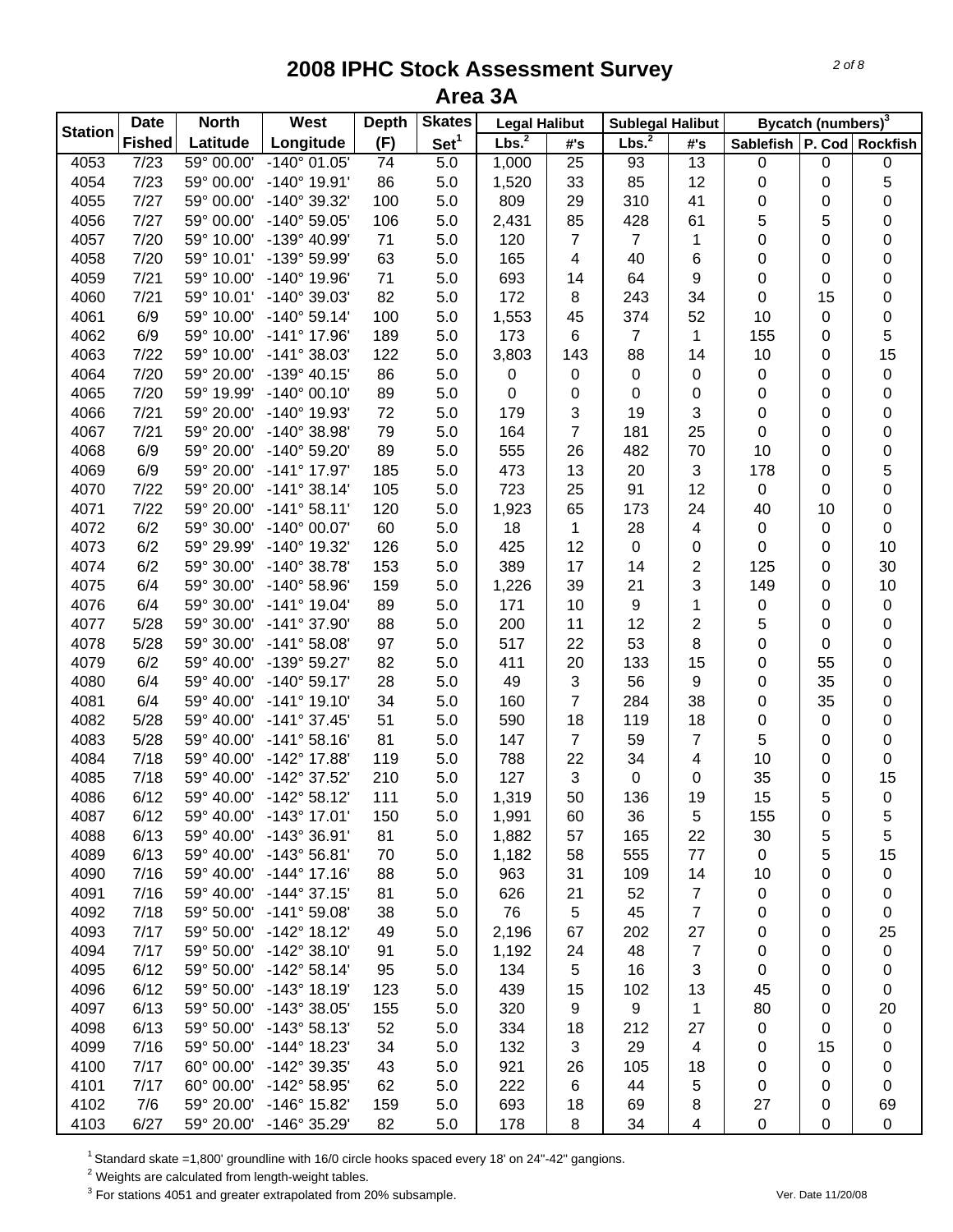|                | <b>Date</b>   | <b>North</b> | West                  | <b>Depth</b> | <b>Skates</b>    | <b>Legal Halibut</b> |                         | <b>Sublegal Halibut</b> |                         |             | Bycatch (numbers) <sup>3</sup> |                 |
|----------------|---------------|--------------|-----------------------|--------------|------------------|----------------------|-------------------------|-------------------------|-------------------------|-------------|--------------------------------|-----------------|
| <b>Station</b> | <b>Fished</b> | Latitude     | Longitude             | (F)          | Set <sup>1</sup> | Lbs. <sup>2</sup>    | #'s                     | Lbs. <sup>2</sup>       | #'s                     | Sablefish   |                                | P. Cod Rockfish |
| 4104           | 6/27          | 59° 20.00'   | $-146^{\circ} 55.02'$ | 106          | 5.0              | 356                  | 16                      | 34                      | $\overline{\mathbf{4}}$ | 15          | 0                              | 0               |
| 4105           | 6/25          | 59° 20.00'   | $-147^{\circ}$ 14.85' | 104          | 5.0              | 206                  | $\bf 8$                 | 15                      | $\sqrt{2}$              | 5           | 5                              | $\pmb{0}$       |
| 4106           | 7/6           | 59° 30.01'   | $-145^{\circ}$ 16.14' | 73           | 5.0              | 2,516                | 88                      | 271                     | 34                      | 0           | 0                              | 20              |
| 4107           | 7/6           | 59° 30.00'   | $-145^{\circ} 54.97'$ | 93           | 5.0              | 2,579                | 128                     | 93                      | 11                      | 5           | 0                              | $\pmb{0}$       |
| 4108           | 6/27          | 59° 30.00'   | -146° 35.23'          | 52           | 5.0              | 309                  | 5                       | 35                      | 6                       | 0           | 0                              | 15              |
| 4109           | 6/27          | 59° 30.00'   | -146° 53.64'          | 97           | 5.0              | 89                   | $\overline{\mathbf{4}}$ | $\,0\,$                 | 0                       | 5           | 0                              | $\pmb{0}$       |
| 4110           | 6/25          | 59° 30.00'   | $-147°$ 14.04'        | 119          | 5.0              | 47                   | $\overline{2}$          | 0                       | 0                       | 15          | 0                              | $\pmb{0}$       |
| 4111           | 6/25          | 59° 30.00'   | $-147°33.72'$         | 64           | 5.0              | 94                   | 1                       | 18                      | $\overline{c}$          | 0           | 0                              | 0               |
| 4112           | 7/7           | 59° 40.00'   | $-145°34.13'$         | 59           | 5.0              | 247                  | 14                      | 93                      | 11                      | 0           | 0                              | 0               |
| 4113           | 7/7           | 59° 40.00'   | $-145^{\circ} 54.09'$ | 46           | 5.0              | 2,024                | 86                      | 721                     | 87                      | 0           | 0                              | 5               |
| 4114           | 7/7           | 59° 40.00'   | $-146^\circ$ 13.96'   | 46           | 5.0              | 678                  | 28                      | 328                     | 41                      | 0           | 0                              | 0               |
| 4115           | 7/2           | 59° 40.00'   | $-146°34.13'$         | 48           | 2.8              | 1,072                | 31                      | 131                     | 16                      | 0           | 0                              | 3               |
| 4116           | 7/2           | 59° 40.00'   | $-146°53.43'$         | 60           | 5.0              | 90                   | 3                       | 9                       | 1                       | 0           | 0                              | 0               |
| 4117           | 7/2           | 59° 40.00'   | $-147^{\circ}$ 13.24' | 97           | 5.0              | 841                  | 41                      | 28                      | 3                       | 0           | 0                              | 5               |
| 4118           | 7/2           | 59° 40.00'   | $-147°33.10'$         | 65           | 5.0              | $\pmb{0}$            | $\pmb{0}$               | 23                      | 3                       | 0           | 0                              | 0               |
| 4119           | 7/15          | 59° 50.00'   | $-144^{\circ} 58.05'$ | 109          | 5.0              | 502                  | 12                      | 26                      | $\mathbf{3}$            | 5           | 40                             | 0               |
| 4120           | 7/7           | 59° 50.00'   | $-145^{\circ} 53.21'$ | 57           | 5.0              | 130                  | $\,6$                   | 43                      | 6                       | 0           | 0                              | 0               |
| 4121           | 7/8           | 59° 50.00'   | $-146^{\circ}$ 12.97  | 36           | 5.0              | 1,017                | 70                      | 719                     | 85                      | 0           | 0                              | 15              |
| 4122           | 7/8           | 59° 50.00'   | $-146^{\circ}$ 33.06' | 39           | 5.0              | 1,925                | 60                      | 290                     | 40                      | 0           | 0                              | $\,$ 5 $\,$     |
| 4123           | 6/20          | 59° 50.00'   | $-146^{\circ} 53.42'$ | 44           | 5.0              | 151                  | 11                      | 166                     | 23                      | 0           | 10                             | $\pmb{0}$       |
| 4124           | 6/20          | 59° 49.99'   | $-147^{\circ}$ 12.66' | 92           | 5.0              | 245                  | 12                      | 57                      | 8                       | 15          | 45                             | $\pmb{0}$       |
| 4125           | 7/15          | 60° 00.00'   | $-144^{\circ}$ 39.09' | 125          | 5.0              | 93                   | $\overline{2}$          | $\pmb{0}$               | 0                       | $\mathsf 0$ | 10                             | $\pmb{0}$       |
| 4126           | 7/15          | 60° 00.00'   | $-144^{\circ} 59.06'$ | 71           | 5.0              | 29                   | $\overline{2}$          | $\pmb{0}$               | 0                       | 0           | 0                              | $\pmb{0}$       |
| 4127           | 7/15          | 60° 00.00'   | -145° 19.02'          | 66           | 5.0              | 210                  | 11                      | 57                      | $\overline{7}$          | 0           | 15                             | $\pmb{0}$       |
|                | 7/8           |              |                       |              |                  |                      | 89                      |                         |                         |             |                                |                 |
| 4128           |               | 60° 00.00'   | $-146^{\circ}$ 11.89  | 35           | 5.0              | 2,193                |                         | 889                     | 111                     | 0           | 0                              | 0               |
| 4129           | 7/8           | 60° 00.00'   | -146° 31.90'          | 38           | 5.0              | 466                  | 29                      | 937                     | 136                     | 0           | 0                              | 0               |
| 4130           | 6/20          | 60° 00.00'   | -146° 52.05'          | 78           | 5.0              | 31                   | $\overline{2}$          | 3                       | 1                       | 0           | 0                              | 0               |
| 4131           | 6/20          | 60° 00.00'   | $-147°$ 12.21'        | 100          | 5.0              | 159                  | 4                       | 10                      | 1                       | 10          | 100                            | 0               |
| 4132           | 7/14          | 60° 10.00'   | $-145°31.10'$         | 48           | 5.0              | 355                  | 11                      | 59                      | 8                       | 0           | 0                              | 0               |
| 4133           | 7/14          | 60° 10.00'   | $-145°51.14'$         | 59           | 5.0              | 45                   | 3                       | 19                      | 2                       | 0           | 5                              | $\pmb{0}$       |
| 4134           | 7/14          | 60° 10.00'   | $-146^{\circ}$ 11.06' | 43           | 5.0              | 291                  | 11                      | 31                      | $\overline{\mathbf{4}}$ | 0           | 0                              | $\pmb{0}$       |
| 4135           | 7/10          | 60° 10.00'   | $-147°31.25'$         | 35           | 5.0              | 443                  | 27                      | 448                     | 60                      | 0           | 30                             | 5               |
| 4136           | 7/10          | 60° 10.00'   | $-147^{\circ} 50.62'$ | 180          | 5.0              | 461                  | 24                      | 236                     | 30                      | 0           | 30                             | 10              |
| 4137           | 7/10          | 60° 20.09'   | $-147°31.00'$         | 71           | 5.0              | 463                  | 15                      | 147                     | 17                      | 0           | 64                             | 10              |
| 4138           | 7/9           | 60° 30.00'   | $-146^{\circ} 29.02'$ | 37           | 5.0              | 313                  | 19                      | 382                     | 51                      | 0           | 0                              | 0               |
| 4139           | 7/9           | 60° 30.00'   | $-146^{\circ}$ 48.90' | 221          | 5.0              | 540                  | 18                      | $\overline{7}$          | 1                       | 59          | 0                              | 15              |
| 4140           | 7/9           | 60° 30.00'   | $-147^{\circ}$ 10.05' | 115          | 5.0              | 413                  | 21                      | 102                     | 12                      | 5           | 20                             | $\mathbf 0$     |
| 4141           | 7/9           | 60° 30.00'   | $-147^{\circ} 29.81'$ | 113          | 5.0              | 137                  | $\overline{7}$          | 104                     | 15                      | 10          | 30                             | 20              |
| 4142           | 7/11          | 60° 29.00'   | $-147°50.16'$         | 229          | 5.0              | 689                  | 28                      | 53                      | 6                       | 64          | 10                             | 59              |
| 4143           | 7/13          | 60° 40.00'   | $-146^{\circ}$ 48.79' | 225          | 5.0              | 450                  | 20                      | 10                      | 1                       | 50          | 0                              | 15              |
| 4144           | 7/13          | 60° 40.00'   | $-147^{\circ}$ 09.00  | 132          | 5.0              | 447                  | 24                      | 99                      | 13                      | 10          | 30                             | 0               |
| 4145           | 7/13          | 60° 50.00'   | $-147^{\circ}$ 08.00  | 180          | 5.0              | 724                  | 33                      | 126                     | 15                      | 35          | 50                             | 25              |
| 4146           | 7/11          | 60° 50.00'   | $-148^\circ$ 12.73    | 235          | 5.0              | 347                  | 21                      | 89                      | 10                      | $\mathbf 0$ | 0                              | 0               |
| 4147           | 6/9           | 58° 40.55'   | $-148°34.22'$         | 130          | 5.0              | 1,005                | 43                      | 45                      | 5                       | 173         | 0                              | 0               |
| 4148           | 6/9           | 58° 40.53'   | $-148^{\circ} 50.70'$ | 107          | 5.1              | 903                  | 47                      | 115                     | 15                      | 61          | 15                             | 15              |
| 4149           | 6/8           | 58° 52.59'   | $-148^\circ$ 16.34'   | 154          | 5.0              | 822                  | 46                      | 160                     | 19                      | 0           | 0                              | 15              |
| 4150           | 6/9           | 58° 49.17'   | $-148^\circ$ 35.40'   | 162          | 5.0              | 2,053                | 82                      | 106                     | 12                      | 35          | 0                              | 5               |
| 4151           | 6/10          | 58° 49.87'   | -148° 53.59'          | 136          | 5.1              | 1,265                | 50                      | 36                      | 4                       | $\mathbf 0$ | 96                             | 10              |
| 4152           | 6/10          | 58° 50.15'   | $-149°$ 12.04'        | 112          | 5.0              | 792                  | 40                      | 79                      | 9                       | 70          | 5                              | 5               |
| 4153           | 6/8           | 59° 01.14'   | $-147^{\circ} 56.05'$ | 137          | 5.0              | 884                  | 50                      | 187                     | 23                      | 40          | 5                              | 0               |
| 4154           | 6/8           | 59° 00.36'   | $-148°$ 13.19'        | 101          | 5.0              | 984                  | 40                      | 194                     | 28                      | 20          | 95                             | 0               |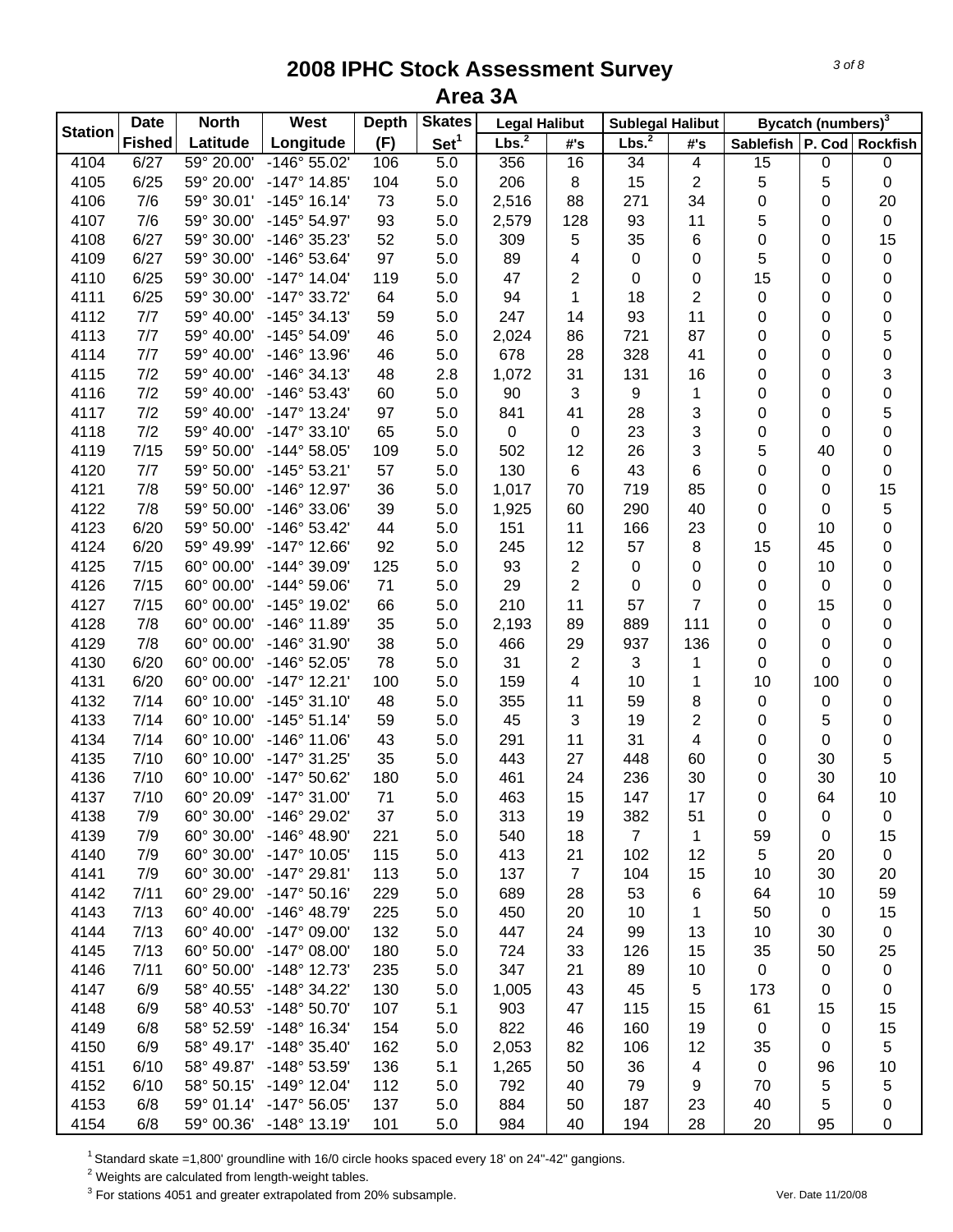|                                                                                                                                             | Bycatch (numbers) <sup>3</sup> |                               |
|---------------------------------------------------------------------------------------------------------------------------------------------|--------------------------------|-------------------------------|
| <b>Station</b><br>Set <sup>1</sup><br>Lbs. <sup>2</sup><br>Lbs. <sup>2</sup><br><b>Fished</b><br>Latitude<br>Longitude<br>(F)<br>#'s<br>#'s |                                | Sablefish   P. Cod   Rockfish |
| 58° 59.97'<br>$-148^\circ 34.61'$<br>4155<br>6/11<br>133<br>5.0<br>308<br>15<br>29<br>$\overline{\mathbf{4}}$<br>135                        | $\pmb{0}$                      | $\pmb{0}$                     |
| 4156<br>6/10<br>58° 59.97'<br>-148° 52.55'<br>118<br>652<br>27<br>37<br>5<br>105<br>5.0                                                     | 0                              | 0                             |
| 388<br>4157<br>6/18<br>58° 59.94'<br>$-149°$ 11.91'<br>116<br>5.1<br>16<br>29<br>3<br>110                                                   | 5                              | 0                             |
| 6/17<br>125<br>352<br>44<br>4158<br>59° 00.20'<br>-149° 32.63'<br>5.0<br>16<br>6<br>80                                                      | 0                              | $\mathbf 0$                   |
| 6/7<br>134<br>51<br>4159<br>59° 10.19'<br>$-147^{\circ}$ 34.41'<br>5.0<br>2,118<br>89<br>6<br>74                                            | 15                             | 10                            |
| 6/7<br>279<br>6<br>4160<br>59° 09.96'<br>$-147^{\circ}$ 53.90<br>110<br>5.1<br>13<br>51<br>20                                               | 0                              | $\pmb{0}$                     |
| 25<br>4161<br>6/11<br>59° 09.76'<br>-148° 15.69'<br>68<br>5.0<br>1,199<br>49<br>191<br>$\mathsf 0$                                          | 25                             | $\pmb{0}$                     |
| 79<br>10<br>4162<br>6/11<br>59° 09.33'<br>$-148°32.74'$<br>88<br>5.0<br>525<br>25<br>15                                                     | 5                              | $\pmb{0}$                     |
| 6/18<br>95<br>302<br>13<br>24<br>3<br>4163<br>59° 10.01'<br>-148° 53.39'<br>5.0<br>25                                                       | 10                             | $\mathbf 0$                   |
| 337<br>28<br>4<br>15<br>4164<br>6/18<br>59° 09.98'<br>$-149°$ 12.14'<br>84<br>5.0<br>14                                                     | 79                             | 5                             |
| 5<br>337<br>14<br>37<br>4165<br>6/17<br>59° 09.89'<br>$-149°32.40'$<br>87<br>5.0<br>30                                                      | 5                              | $\boldsymbol{0}$              |
| $\overline{7}$<br>6/17<br>221<br>48<br>4166<br>59° 09.81'<br>$-149°51.09'$<br>73<br>5.0<br>$\overline{7}$<br>10                             | 15                             | 0                             |
| 68<br>1,367<br>43<br>12<br>4167<br>6/7<br>59° 20.10'<br>-147° 34.34'<br>5.0<br>84<br>$\pmb{0}$                                              | 65                             | 0                             |
| 4168<br>6/4<br>59° 19.88'<br>$-147^{\circ} 54.77'$<br>99<br>5.0<br>283<br>$\overline{7}$<br>8<br>1<br>0                                     | 0                              | $\boldsymbol{0}$              |
| 513<br>0<br>4169<br>6/4<br>59° 19.95'<br>-148° 12.99'<br>84<br>5.0<br>18<br>177<br>21                                                       | 5                              | $\mathbf 0$                   |
| 6/12<br>49<br>430<br>4170<br>59° 20.09'<br>$-148°32.66'$<br>5.0<br>2,594<br>90<br>56<br>0                                                   | 0                              | 50                            |
| 6/19<br>91<br>325<br>4171<br>59° 19.70'<br>-148° 53.22'<br>5.0<br>12<br>10<br>10<br>1                                                       | 54                             | $\pmb{0}$                     |
| 803<br>4172<br>6/19<br>59° 20.21'<br>$-149°$ 11.44'<br>102<br>5.0<br>29<br>31<br>4<br>60                                                    | 30                             | 0                             |
| 66<br>21<br>4173<br>6/15<br>59° 20.16'<br>-149° 32.09'<br>5.1<br>600<br>71<br>9<br>$\pmb{0}$                                                | 10                             | 0                             |
| 6/15<br>15<br>$\overline{\mathbf{c}}$<br>4174<br>59° 20.18'<br>$-149°51.37'$<br>101<br>5.1<br>285<br>14<br>20                               | 30                             | 0                             |
| $\overline{7}$<br>6/16<br>59° 19.98'<br>83<br>591<br>23<br>5<br>4175<br>$-150^{\circ}$ 11.38'<br>5.0<br>64                                  | 50                             | 0                             |
| 6/1<br>59° 29.96'<br>67<br>96<br>$\overline{7}$<br>12<br>$\pmb{0}$<br>4176<br>$-147^{\circ} 53.66'$<br>5.0<br>94                            | 0                              | 0                             |
| 113<br>53<br>3<br>5<br>6/4<br>59° 30.18'<br>$-148^\circ$ 12.00'<br>5.0<br>30<br>30<br>4177                                                  | 5                              | 0                             |
| 33<br>4178<br>6/12<br>59° 29.99'<br>-148° 32.95'<br>53<br>5.1<br>427<br>18<br>230<br>$\mathsf 0$                                            | 30                             | $\pmb{0}$                     |
| 6/12<br>94<br>5.0<br>91<br>5<br>50<br>$\overline{7}$<br>4179<br>59° 30.08'<br>$-148°52.47'$<br>$\mathsf 0$                                  | $\pmb{0}$                      | $\pmb{0}$                     |
| 122<br>40<br>48<br>6<br>4180<br>6/19<br>59° 30.11'<br>$-149°$ 11.78'<br>5.1<br>1,007<br>66                                                  | 66                             | $\pmb{0}$                     |
| 55<br>276<br>37<br>4181<br>6/15<br>59° 30.05'<br>-149° 32.30'<br>5.0<br>890<br>40<br>$\mathsf 0$                                            | 25                             | $\pmb{0}$                     |
| 403<br>8<br>25<br>4182<br>6/16<br>59° 29.84'<br>$-149°51.45'$<br>110<br>5.0<br>19<br>64                                                     | 115                            | 0                             |
| 452<br>69<br>9<br>5<br>4183<br>6/16<br>59° 30.02'<br>-150° 10.57'<br>66<br>5.0<br>19                                                        | 0                              | $\Omega$                      |
| 35<br>948<br>111<br>0<br>4184<br>6/1<br>59° 39.88'<br>$-147°54.58'$<br>5.0<br>2,393<br>109                                                  | 0                              | 20                            |
| 4185<br>6/1<br>59° 40.24'<br>$-148^\circ$ 11.88'<br>52<br>5.1<br>123<br>132<br>17<br>0<br>5                                                 | 0                              | $\pmb{0}$                     |
| 5<br>4186<br>59° 40.02'<br>$-148°32.18'$<br>113<br>5.0<br>89<br>47<br>6<br>5/31<br>6                                                        | 5                              | 0                             |
| 97<br>4187<br>5/30<br>59° 40.32'<br>$-148°52.25'$<br>5.0<br>382<br>98<br>12<br>0<br>19                                                      | 0                              | 0                             |
| 4188<br>5/30<br>59° 40.06'<br>$-149°$ 11.50<br>114<br>5.0<br>914<br>24<br>140<br>16<br>40                                                   | 15                             | 0                             |
| 4189<br>5/29<br>59° 40.13'<br>$-149°31.48'$<br>148<br>5.0<br>362<br>25<br>15<br>38<br>4                                                     | 99                             | 0                             |
| 4190<br>$-148^\circ$ 11.98'<br>45<br>314<br>12<br>59<br>9<br>5/31<br>59° 50.14'<br>5.0<br>0                                                 | 10                             | 0                             |
| 4191<br>5/31<br>3<br>1<br>59° 49.83'<br>$-148^{\circ}$ 32.05'<br>72<br>5.0<br>114<br>$\overline{4}$<br>0                                    | 15                             | 0                             |
| 5/30<br>92<br>418<br>12<br>4192<br>59° 50.06'<br>$-148^{\circ}$ 51.97'<br>5.0<br>20<br>0<br>100                                             | 65                             | 0                             |
| 5/29<br>72<br>345<br>410<br>4193<br>59° 49.71'<br>$-149^{\circ}$ 12.15'<br>5.0<br>14<br>58<br>0                                             | 20                             | 0                             |
| $\boldsymbol{9}$<br>4194<br>$-149°31.70'$<br>91<br>5.1<br>421<br>18<br>76<br>5/29<br>59° 49.92'<br>0                                        | 30                             | 0                             |
| 4195<br>$-149°$ 12.66'<br>5.0<br>2,214<br>136<br>1,218<br>7/3<br>58° 00.13'<br>73<br>145<br>0                                               | $\pmb{0}$                      | 5                             |
| 4196<br>5.1<br>136<br>57<br>7/3<br>58° 10.14'<br>$-148°54.45'$<br>70<br>3,165<br>480<br>0                                                   | 76                             | 10                            |
| 109<br>4197<br>7/3<br>58° 09.95'<br>$-149°$ 12.27'<br>62<br>5.0<br>2,418<br>114<br>906<br>0                                                 | 0                              | 25                            |
| 4198<br>740<br>88<br>7/4<br>58° 10.13'<br>$-149°32.01'$<br>58<br>5.1<br>1,363<br>89<br>0                                                    | 62                             | 15                            |
| 4199<br>58° 10.03'<br>78<br>398<br>7/5<br>-149° 50.62'<br>75<br>5.1<br>1,414<br>46<br>30                                                    | 5                              | 0                             |
| 58° 19.97'<br>4200<br>7/2<br>-148° 35.02'<br>104<br>5.0<br>302<br>40<br>85<br>2,407<br>108                                                  | 30                             | 0                             |
| 4201<br>7/2<br>58° 19.71'<br>$-148°54.19'$<br>68<br>5.1<br>576<br>28<br>362<br>53<br>$\mathbf 0$                                            | 61                             | 5                             |
| 4202<br>7/4<br>58° 19.92'<br>$-149°$ 13.04'<br>5.1<br>1,186<br>78<br>279<br>35<br>20<br>83                                                  | 30                             | 0                             |
| 4203<br>413<br>7/4<br>58° 20.00'<br>$-149°31.77'$<br>83<br>615<br>39<br>51<br>5<br>5.0                                                      | 55                             | 0                             |
| 4204<br>7/5<br>58° 20.06'<br>-149° 50.92'<br>42<br>1,468<br>113<br>1,314<br>5.0<br>161<br>0                                                 | $\mathbf 0$                    | 0                             |
| 4205<br>7/5<br>58° 19.99'<br>628<br>$-150^{\circ}$ 09.66'<br>27<br>5.0<br>1,265<br>66<br>83<br>0                                            | 0                              | $\pmb{0}$                     |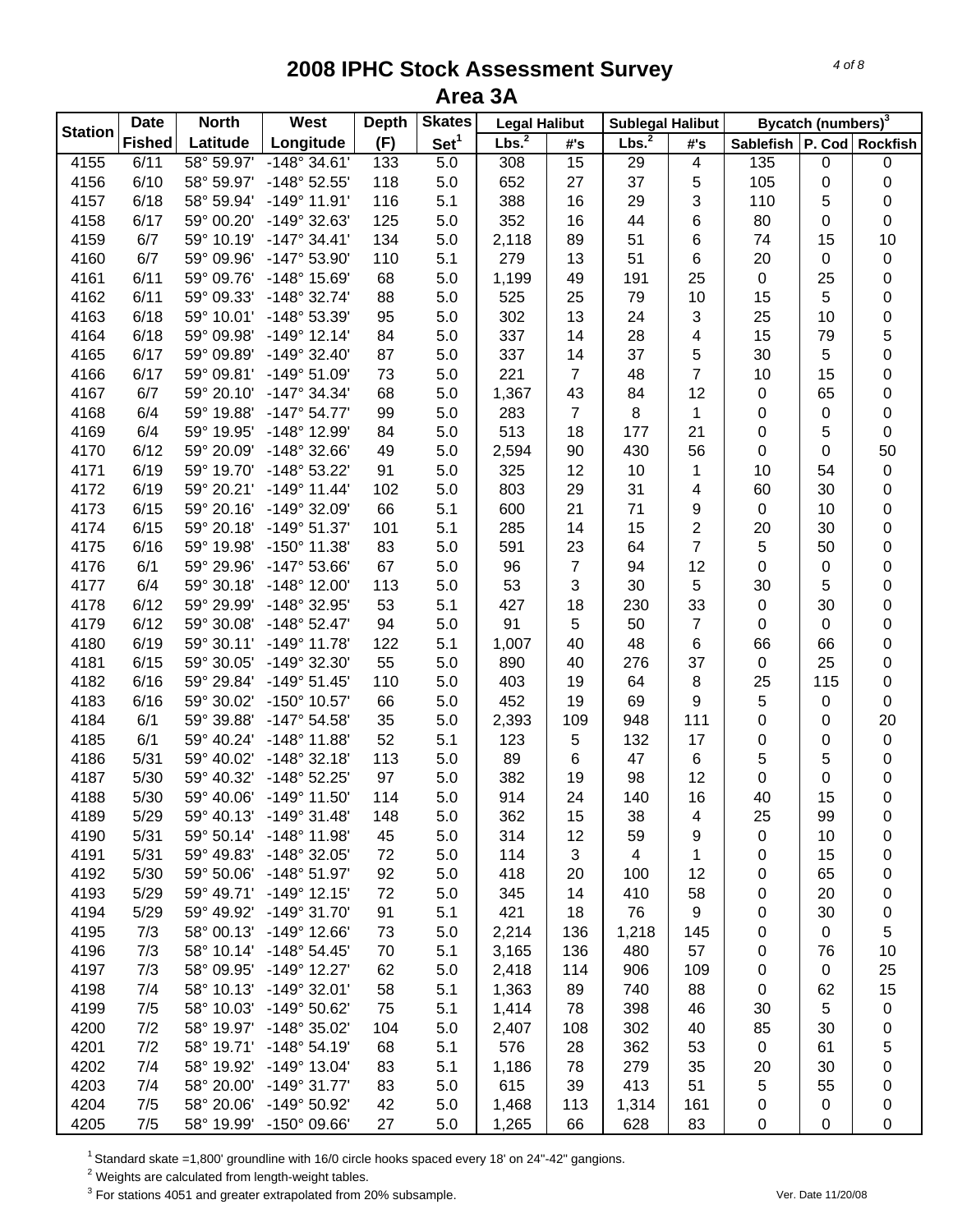| <b>Station</b> | <b>Date</b>   | <b>North</b> | West                    | <b>Depth</b> | <b>Skates</b>    | <b>Legal Halibut</b> |     | <b>Sublegal Halibut</b> |                 |                               | Bycatch (numbers) <sup>3</sup> |           |
|----------------|---------------|--------------|-------------------------|--------------|------------------|----------------------|-----|-------------------------|-----------------|-------------------------------|--------------------------------|-----------|
|                | <b>Fished</b> | Latitude     | Longitude               | (F)          | Set <sup>1</sup> | Lbs. <sup>2</sup>    | #'s | Lbs. <sup>2</sup>       | #'s             | Sablefish   P. Cod   Rockfish |                                |           |
| 4206           | 7/13          | 58° 20.04'   | $-150^{\circ}$ 29.18'   | 29           | $\overline{5.1}$ | 411                  | 20  | 269                     | $\overline{38}$ | $\pmb{0}$                     | $\pmb{0}$                      | 0         |
| 4207           | 7/2           | 58° 30.09'   | $-148°34.64'$           | 69           | 5.0              | 3,295                | 152 | 359                     | 44              | 0                             | 30                             | 5         |
| 4208           | 7/1           | 58° 30.07'   | -148° 53.67'            | 60           | 5.0              | 473                  | 25  | 702                     | 100             | 0                             | 5                              | 0         |
| 4209           | 7/1           | 58° 29.85'   | -149° 13.02'            | 66           | 5.0              | 253                  | 14  | 188                     | 27              | 0                             | 85                             | 0         |
| 4210           | 7/6           | 58° 30.09'   | -149° 32.52'            | 75           | 5.1              | 510                  | 20  | 166                     | 21              | 0                             | 35                             | 0         |
| 4211           | 7/6           | 58° 29.62'   | $-149°51.61'$           | 74           | 4.9              | 363                  | 19  | 220                     | 30              | 5                             | 127                            | 0         |
| 4212           | 7/6           | 58° 30.00'   | -150° 08.53'            | 51           | 5.0              | 1,156                | 59  | 269                     | 34              | 0                             | 45                             | 5         |
| 4213           | 7/13          | 58° 30.08'   | -150° 29.38'            | 47           | 5.0              | 641                  | 39  | 309                     | 43              | $\pmb{0}$                     | 85                             | 0         |
| 4214           | 7/13          | 58° 29.29'   | $-150^{\circ}$ 47.78'   | 49           | 5.1              | 850                  | 53  | 329                     | 39              | $\pmb{0}$                     | 82                             | 0         |
| 4215           | 7/1           | 58° 40.02'   | -149° 13.95'            | 72           | 5.1              | 351                  | 18  | 263                     | 35              | 5                             | 66                             | 0         |
| 4216           | 7/11          | 58° 40.16'   | -149° 31.99'            | 74           | 5.1              | 247                  | 17  | 231                     | 30              | $\pmb{0}$                     | 143                            | 0         |
| 4217           | 7/11          | 58° 40.05'   | -149° 51.02'            | 83           | 5.0              | 274                  | 17  | 134                     | 17              | 40                            | 54                             | 0         |
| 4218           | 7/12          | 58° 40.22'   | $-150^{\circ}$ 10.12'   | 68           | 5.1              | 1,253                | 66  | 380                     | 45              | 5                             | 56                             | 0         |
| 4219           | 7/12          | 58° 39.87'   | -150° 28.70'            | 108          | 5.0              | 256                  | 16  | 137                     | 19              | 5                             | 20                             | 0         |
| 4220           | 7/9           | 58° 39.93'   | -150° 49.30'            | 110          | 5.1              | 151                  | 9   | 36                      | 5               | 30                            | 126                            | 5         |
| 4221           | 6/28          | 58° 40.08'   | $-151^{\circ}$ 08.28'   | 103          | 5.1              | 501                  | 23  | 32                      | 4               | 15                            | 177                            | 0         |
| 4222           | 7/11          | 58° 49.65'   | -149° 31.89'            | 119          | 5.0              | 560                  | 24  | 52                      | 6               | 110                           | $\pmb{0}$                      | 5         |
| 4223           | 7/10          | 58° 50.32'   | $-149°51.76'$           | 130          | 5.1              | 756                  | 36  | 79                      | 9               | 128                           | 0                              | 0         |
| 4224           | 7/12          | 58° 50.08'   | $-150^{\circ}$ 09.88'   | 87           | 5.0              | 799                  | 36  | 112                     | 14              | 85                            | 60                             | 0         |
| 4225           | 7/9           | 58° 50.22'   | -150° 30.29'            | 90           | 5.1              | 521                  | 20  | 77                      | 9               | 20                            | 61                             | 0         |
| 4226           | 7/9           | 58° 49.95'   | $-150^{\circ}$ 49.15'   | 98           | 5.1              | 167                  | 9   | 16                      | $\overline{2}$  | 10                            | 20                             | 0         |
| 4227           | 6/28          | 58° 49.87'   | -151° 07.63'            | 75           | 5.0              | 904                  | 48  | 246                     | 28              | 25                            | 30                             | 0         |
| 4228           | 6/28          | 58° 50.09'   | $-151^{\circ}$ 27.57'   | 59           | 5.0              | 446                  | 28  | 153                     | 19              | $\pmb{0}$                     | 65                             | 15        |
| 4229           | 7/10          | 59° 00.03'   | $-149°51.48'$           | 122          | 5.0              | 199                  | 8   | 22                      | 3               | 80                            | $\pmb{0}$                      | $\pmb{0}$ |
| 4230           | 7/10          | 59° 00.21'   | $-150^{\circ}$ 10.21'   | 104          | 5.1              | 70                   | 3   | 21                      | 3               | 61                            | 66                             | 0         |
| 4231           | 6/24          | 59° 00.08'   | -150° 29.98'            | 65           | 5.0              | 351                  | 24  | 189                     | 23              | $\pmb{0}$                     | 30                             | 0         |
| 4232           | 6/24          | 58° 59.89'   | $-150^{\circ}$ 49.77'   | 90           | 5.1              | 515                  | 22  | 55                      | $\overline{7}$  | 15                            | 15                             | 0         |
| 4233           | 6/27          | 58° 59.99'   | $-151^{\circ}$ 09.74'   | 84           | 5.0              | 403                  | 20  | 111                     | 14              | 15                            | 20                             | 0         |
| 4234           | 6/27          | 59° 00.11'   | -151° 28.22'            | 70           | 5.0              | 1,193                | 56  | 102                     | 14              | $\pmb{0}$                     | $\pmb{0}$                      | 0         |
| 4235           | 6/23          | 59° 10.02'   | -150° 11.29'            | 67           | 5.0              | 215                  | 9   | 66                      | 10              | $\pmb{0}$                     | 5                              | 0         |
| 4236           | 6/23          | 59° 10.03'   | -150° 29.51'            | 68           | 5.0              | 211                  | 12  | 70                      | 10              | 20                            | 10                             | 0         |
| 4237           | 6/24          | 59° 09.69'   | -150° 50.89'            | 52           | 5.0              | 588                  | 41  | 456                     | 54              | 0                             | 35                             | 15        |
| 4238           | 6/27          | 59° 10.00'   | $-151^{\circ}$ 08.88'   | 28           | 5.1              | 3,167                | 184 | 385                     | 43              | 0                             | $\pmb{0}$                      | 15        |
| 4239           | 6/23          | 59° 20.03'   | -150° 31.09'            | 128          | 5.0              | 355                  | 14  | 20                      | $\overline{2}$  | 45                            | 80                             | $\pmb{0}$ |
| 4240           | 8/8           | 57° 20.02'   | $-150^{\circ}$ 46.42    | 84           | 5.0              | 2,169                | 121 | 464                     | 52              | 15                            | 30                             | 0         |
| 4241           | 8/8           | 57° 30.43'   | -150° 09.05'            | 230          | 5.0              | 322                  | 15  | 0                       | 0               | 90                            | 0                              | 20        |
| 4242           | 8/8           | 57° 29.98'   | $-150^{\circ}$ 28.40'   | 83           | 5.0              | 2,202                | 123 | 502                     | 54              | $\,$ 5 $\,$                   | 40                             | 0         |
| 4243           | 8/8           | 57° 29.92'   | $-150^{\circ}$ 46.14'   | 53           | 5.0              | 1,159                | 68  | 497                     | 60              | $\mathbf 0$                   | 0                              | 0         |
| 4244           | 8/7           | 57° 40.23'   | -149° 50.59'            | 199          | 5.0              | 1,313                | 53  | 0                       | 0               | 100                           | 0                              | 85        |
| 4245           | 8/7           | 57° 40.02'   | -150° 09.29'            | 116          | 5.0              | 1,924                | 104 | 297                     | 35              | 130                           | 15                             | 0         |
| 4246           | 8/5           | 57° 39.94'   | $-150^{\circ}$ 27.81'   | 52           | 5.0              | 457                  | 24  | 407                     | 56              | 0                             | 5                              | 0         |
| 4247           | 8/5           | 57° 40.17'   | $-150^{\circ}$ 47.38'   | 47           | 5.0              | 3,129                | 132 | 824                     | 96              | 0                             | 0                              | 0         |
| 4248           | 8/20          | 57° 40.03'   | $-151^{\circ}$ 04.79'   | 41           | 5.0              | 947                  | 57  | 194                     | 21              | 0                             | 10                             | 0         |
| 4249           | 8/20          | 57° 40.12'   | -151° 23.95'            | 35           | 5.0              | 739                  | 41  | 417                     | 48              | 0                             | 0                              | 0         |
| 4250           | 8/6           | 57° 50.08'   | $-149°32.19'$           | 203          | 5.0              | 480                  | 20  | 11                      | 1               | 90                            | 0                              | 45        |
| 4251           | 8/6           | 57° 49.92'   | $-149^{\circ}$ 49.70'   | 141          | 5.0              | 850                  | 44  | 259                     | 30              | 35                            | 0                              | 0         |
| 4252           | 8/7           | 57° 49.59'   | -150° 09.30'            | 109          | 5.0              | 872                  | 53  | 321                     | 35              | 40                            | 85                             | 0         |
| 4253           | 8/5           | 57° 49.97'   | $-150^{\circ}$ 27.74'   | 50           | 5.0              | 2,270                | 108 | 903                     | 107             | 0                             | 5                              | 0         |
| 4254           | 8/5           | 57° 50.04'   | -150° 47.30'            | 46           | 5.0              | 763                  | 45  | 507                     | 60              | 0                             | 105                            | 0         |
| 4255           | 8/10          | 57° 50.02'   | $-151^{\circ}$ 06.38'   | 39           | 5.1              | 857                  | 49  | 1,181                   | 139             | 0                             | 0                              | 0         |
| 4256           | 8/10          |              | 57° 50.03' -151° 24.32' | 30           | 5.0              | 866                  | 42  | 720                     | 87              | $\mathbf 0$                   | 0                              | 0         |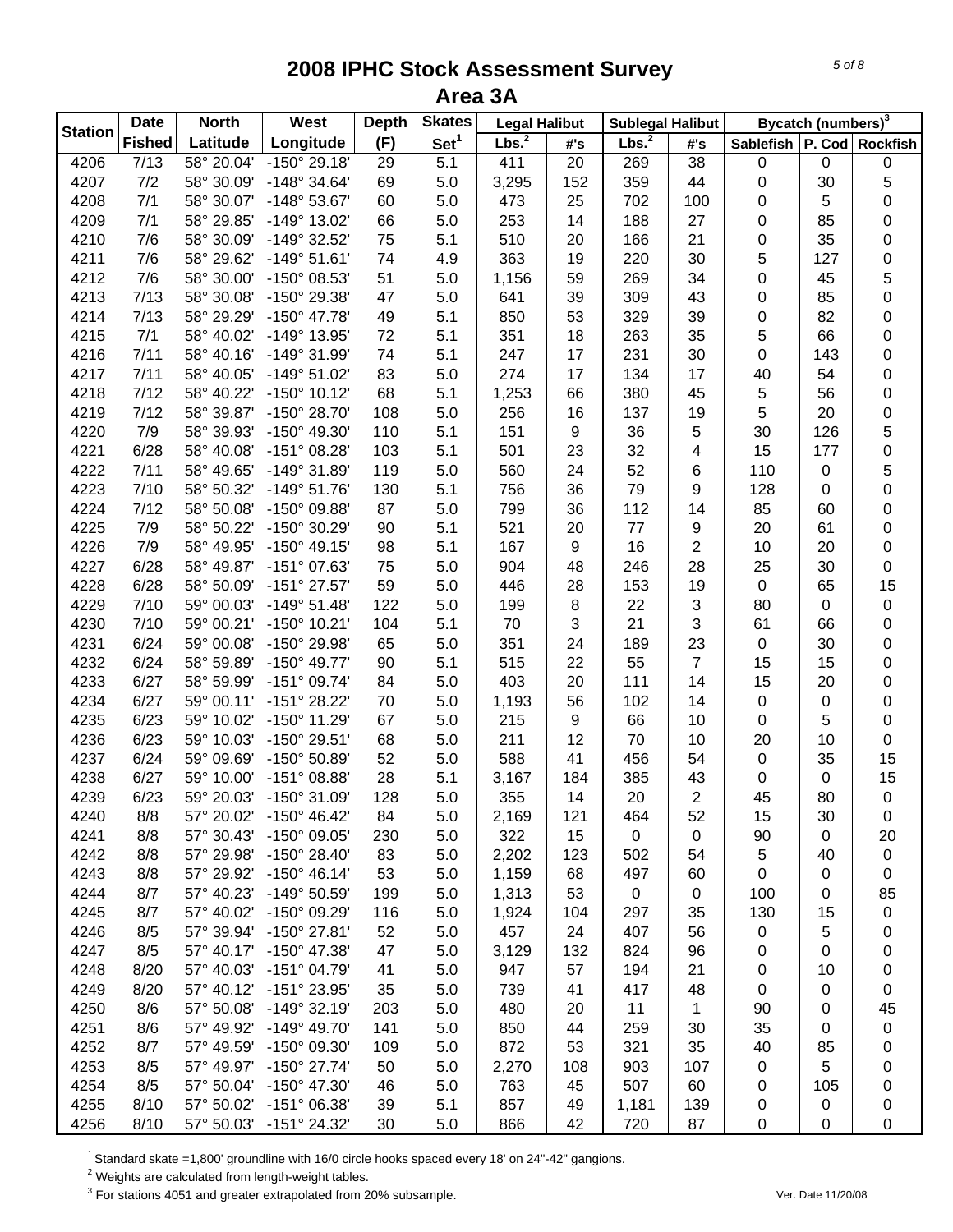| <b>Station</b> | <b>Date</b>   | <b>North</b> | West                  | <b>Depth</b> | <b>Skates</b>    | <b>Legal Halibut</b> |     | <b>Sublegal Halibut</b> |                |                               | Bycatch (numbers) <sup>3</sup> |           |
|----------------|---------------|--------------|-----------------------|--------------|------------------|----------------------|-----|-------------------------|----------------|-------------------------------|--------------------------------|-----------|
|                | <b>Fished</b> | Latitude     | Longitude             | (F)          | Set <sup>1</sup> | Lbs. <sup>2</sup>    | #'s | Lbs. <sup>2</sup>       | #'s            | Sablefish   P. Cod   Rockfish |                                |           |
| 4257           | 7/16          | 57° 50.05'   | $-151^{\circ}$ 43.32' | 28           | 5.0              | 938                  | 67  | 1,329                   | 158            | 0                             | 5                              | $\pmb{0}$ |
| 4258           | 7/16          | 57° 49.97'   | -152° 01.98'          | 49           | 5.0              | 1,171                | 58  | 520                     | 64             | 0                             | 45                             | 0         |
| 4259           | 8/6           | 58° 00.12'   | -149° 32.33'          | 81           | 5.0              | 2,763                | 148 | 536                     | 63             | $\mathbf 0$                   | 30                             | 0         |
| 4260           | 8/6           | 58° 00.14'   | $-149°51.05'$         | 128          | 5.0              | 1,692                | 66  | 18                      | $\overline{2}$ | 89                            | 10                             | 0         |
| 4261           | 8/16          | 57° 59.92'   | $-150^{\circ}$ 08.79  | 125          | 5.0              | 2,099                | 102 | 172                     | 19             | 71                            | 10                             | 5         |
| 4262           | 8/16          | 57° 59.98'   | -150° 27.82'          | 89           | 5.0              | 832                  | 56  | 219                     | 25             | 115                           | 20                             | 0         |
| 4263           | 8/17          | 57° 59.86'   | $-150^{\circ}$ 46.62' | 69           | 5.0              | 1,197                | 63  | 494                     | 57             | 20                            | 70                             | 0         |
| 4264           | 8/10          | 58° 00.00'   | $-151^{\circ}$ 06.03' | 44           | 5.0              | 1,765                | 100 | 1,050                   | 121            | $\pmb{0}$                     | 5                              | $\pmb{0}$ |
| 4265           | 8/10          | 58° 00.02'   | $-151°25.11'$         | 44           | 5.0              | 686                  | 32  | 912                     | 113            | $\pmb{0}$                     | 0                              | $\pmb{0}$ |
| 4266           | 7/24          | 58° 00.00'   | $-151^{\circ}$ 44.17' | 65           | 5.0              | 439                  | 31  | 896                     | 120            | 5                             | 15                             | $\pmb{0}$ |
| 4267           | 7/16          | 57° 59.75'   | -152° 03.31'          | 95           | 5.0              | 1,146                | 40  | 50                      | 5              | 10                            | 105                            | $\pmb{0}$ |
| 4268           | 7/16          | 57° 59.97'   | -152° 21.66'          | 117          | 5.0              | 1,188                | 39  | 29                      | 3              | 5                             | 30                             | 0         |
| 4269           | 8/16          | 58° 09.88'   | -150° 10.34'          | 83           | 5.0              | 2,773                | 168 | 820                     | 94             | 15                            | 25                             | 0         |
| 4270           | 8/16          | 58° 09.87'   | $-150^{\circ}$ 29.13' | 63           | 5.0              | 1,703                | 90  | 1,489                   | 168            | 0                             | 10                             | 0         |
| 4271           | 8/17          | 58° 10.00'   | $-150^{\circ}$ 47.82' | 60           | 5.0              | 1,867                | 124 | 853                     | 99             | 0                             | 15                             | 0         |
| 4272           | 8/17          | 58° 09.87'   | $-151^{\circ}$ 06.91' | 81           | 5.0              | 351                  | 25  | 272                     | 30             | 25                            | 89                             | 0         |
| 4273           | 7/24          | 58° 10.11'   | $-151^{\circ} 24.87'$ | 91           | 5.0              | 352                  | 18  | 58                      | $\overline{7}$ | 5                             | 115                            | 0         |
| 4274           | 7/24          | 58° 09.44'   | $-151^{\circ}$ 42.65' | 37           | 5.0              | 1,484                | 50  | 442                     | 56             | 0                             | 0                              | 0         |
| 4275           | 8/15          | 58° 19.85'   | $-150^{\circ}$ 48.02' | 35           | 5.0              | 693                  | 50  | 1,002                   | 123            | 0                             | 0                              | 0         |
| 4276           | 8/15          | 58° 19.74'   | $-151^{\circ}$ 06.95' | 70           | 5.0              | 1,069                | 58  | 221                     | 27             | 0                             | 15                             | 0         |
| 4277           | 7/17          | 58° 19.83'   | $-151^{\circ} 26.20'$ | 40           | 5.0              | 2,854                | 200 | 1,158                   | 127            | 0                             | 0                              | 0         |
| 4278           | 7/17          | 58° 19.85'   | $-151^{\circ}$ 44.86' | 30           | 5.0              | 2,426                | 109 | 452                     | 53             | 0                             | 0                              | 0         |
| 4279           | 8/15          | 58° 30.20'   | $-151^{\circ}$ 06.98' | 61           | 5.0              | 617                  | 34  | 232                     | 28             | 0                             | 20                             | 0         |
| 4280           | 7/17          | 58° 29.98'   | $-151^{\circ} 26.84'$ | 93           | 5.0              | 537                  | 32  | 66                      | 8              | 30                            | 60                             | 0         |
| 4281           | 7/17          | 58° 29.82'   | $-151^{\circ}$ 45.80' | 99           | 5.0              | 993                  | 46  | 55                      | 6              | 59                            | 84                             | $\pmb{0}$ |
| 4282           | 7/23          | 58° 40.08'   | $-151^{\circ} 26.76'$ | 101          | 5.0              | 665                  | 23  | 85                      | 10             | 50                            | 55                             | $\pmb{0}$ |
| 4283           | 7/23          | 58° 39.98'   | -151° 45.52'          | 70           | 5.0              | 1,067                | 38  | 60                      | 8              | 10                            | 5                              | $\pmb{0}$ |
| 4284           | 7/23          | 58° 39.98'   | -152° 05.94'          | 71           | 5.0              | 851                  | 27  | 41                      | 5              | 15                            | 15                             | $\pmb{0}$ |
| 4285           | 6/23          | 58° 49.97'   | -152° 06.34'          | 58           | 5.0              | 1,313                | 46  | 123                     | 15             | 0                             | 0                              | 0         |
| 4286           | 7/9           | 56° 20.05'   | $-152^{\circ}50.27'$  | 63           | 5.0              | 1,951                | 106 | 503                     | 63             | 0                             | 120                            | $\pmb{0}$ |
| 4287           | 7/8           | 56° 19.93'   | -153° 08.20'          | 59           | 5.0              | 1,306                | 75  | 209                     | 27             | 0                             | 5                              | $\pmb{0}$ |
| 4288           | 7/8           | 56° 20.07'   | -153° 25.88'          | 31           | 5.0              | 3,728                | 134 | 742                     | 88             | 0                             | 0                              | $\pmb{0}$ |
| 4289           | 7/9           | 56° 30.01'   | -152° 14.79'          | 121          | 5.0              |                      | 91  | 482                     | 61             | 25                            |                                | 10        |
| 4290           | 7/9           | 56° 30.04'   | $-152°33.14'$         | 147          | 5.0              | 1,445<br>2,079       | 121 | 199                     | 23             | 115                           | 0<br>0                         | 20        |
| 4291           | 7/7           | 56° 29.91'   | $-152°51.14'$         | 29           | 5.0              | 1,697                | 98  | 928                     | 104            |                               | 0                              |           |
| 4292           | 7/7           | 56° 29.98'   | -153° 08.73'          | 40           | 5.0              | 882                  | 50  | 426                     | 52             | 0                             | 60                             | 0         |
| 4293           | 7/8           | 56° 29.93'   | -153° 26.59'          |              |                  |                      |     |                         |                | 0                             | 5                              | 0         |
|                | 7/8           | 56° 29.89'   | -153° 44.97'          | 49           | 5.0              | 1,803                | 130 | 1,068                   | 120            | 0                             |                                | 0         |
| 4294           |               | 56° 40.02'   |                       | 38           | 5.0              | 1,881                | 94  | 258<br>1,139            | 32             | 0                             | 0                              | 0         |
| 4295           | 7/10          |              | -151° 56.99'          | 33           | 5.0              | 2,592                | 131 |                         | 148            | 0                             | 0                              | 0         |
| 4296           | 7/14          | 56° 39.94'   | -152° 15.29'          | 26           | 5.0              | 1,834                | 90  | 927                     | 116            | 0                             | 0                              | 0         |
| 4297           | 7/14          | 56° 39.88'   | -152° 34.22'          | 75           | 5.0              | 565                  | 37  | 322                     | 39             | 0                             | 25                             | 0         |
| 4298           | 7/7           | 56° 39.97'   | $-152^{\circ}52.15'$  | 39           | 5.0              | 400                  | 25  | 624                     | 79             | 0                             | $\pmb{0}$                      | 0         |
| 4299           | 7/7           | 56° 40.14'   | -153° 09.95'          | 83           | 5.0              | 568                  | 26  | 115                     | 12             | 0                             | 20                             | 0         |
| 4300           | 7/3           | 56° 39.91'   | -153° 28.13'          | 78           | 5.0              | 1,168                | 60  | 157                     | 18             | 0                             | 15                             | 0         |
| 4301           | 7/3           | 56° 40.06'   | -153° 45.95'          | 50           | 5.0              | 1,952                | 105 | 360                     | 42             | 0                             | 45                             | 0         |
| 4302           | 7/10          | 56° 50.02'   | $-151^{\circ}$ 40.32' | 152          | 5.0              | 712                  | 43  | 94                      | 12             | 110                           | 0                              | 5         |
| 4303           | 7/10          | 56° 49.97'   | $-151^{\circ}58.01'$  | 43           | 5.0              | 3,369                | 165 | 810                     | 103            | $\pmb{0}$                     | 0                              | 5         |
| 4304           | 7/14          | 56° 49.93'   | $-152^{\circ}$ 16.07' | 54           | 5.0              | 1,899                | 123 | 1,241                   | 150            | 0                             | 10                             | 0         |
| 4305           | 7/14          | 56° 49.91'   | $-152^{\circ}$ 35.12' | 75           | 5.0              | 1,485                | 90  | 417                     | 46             | 15                            | 45                             | 0         |
| 4306           | 7/4           | 56° 49.92'   | $-152^{\circ} 53.28'$ | 34           | 5.0              | 659                  | 32  | 1,155                   | 160            | 0                             | 0                              | 0         |
| 4307           | 7/4           | 56° 49.97'   | $-153^{\circ}$ 11.11' | 49           | 5.0              | 2,202                | 119 | 569                     | 66             | 0                             | 0                              | 0         |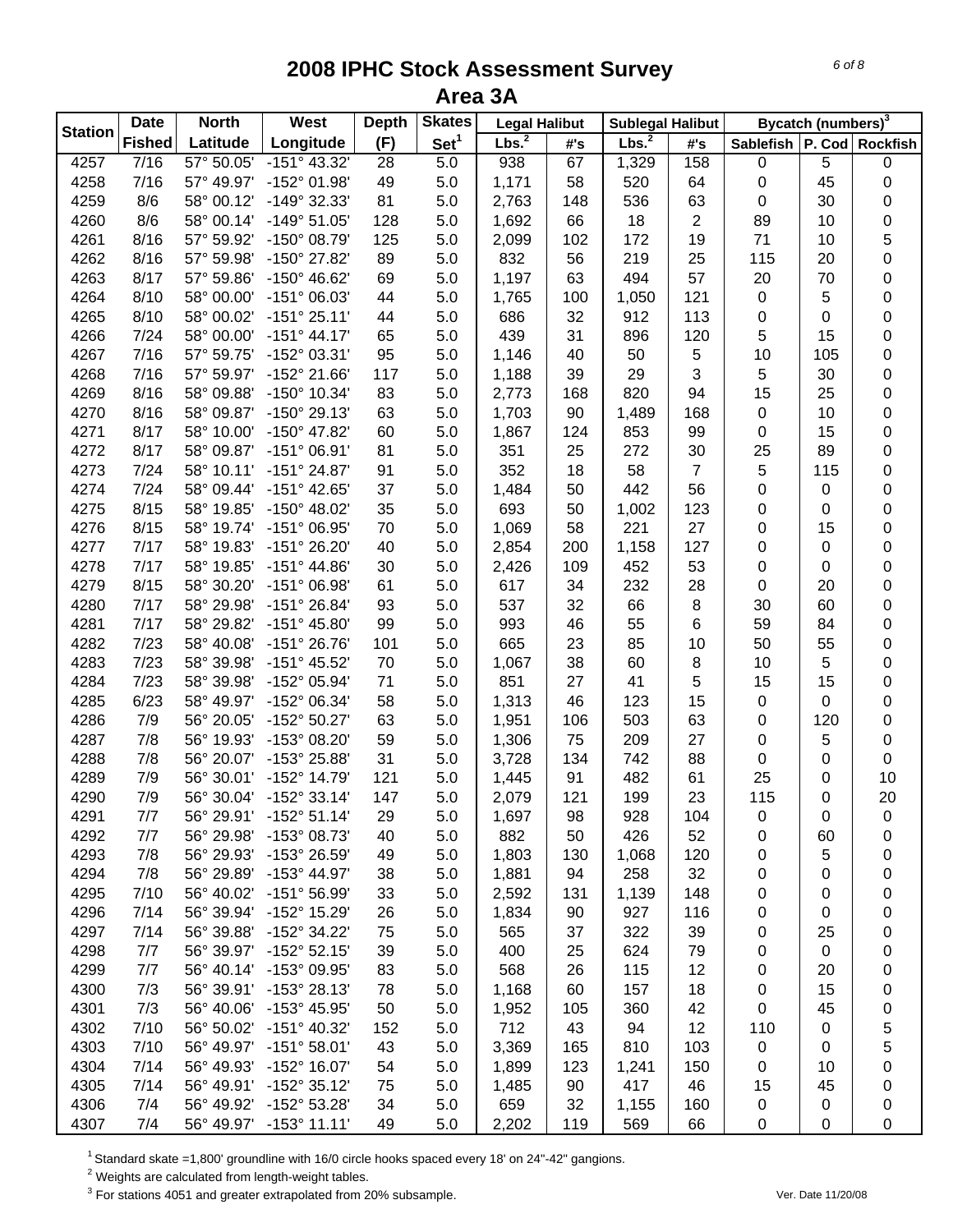| <b>Station</b> | <b>Date</b>      | <b>North</b>             | West                                         | <b>Depth</b> | <b>Skates</b>    | <b>Legal Halibut</b> |          | <b>Sublegal Halibut</b> |                 |             | Bycatch (numbers) <sup>3</sup> |                 |
|----------------|------------------|--------------------------|----------------------------------------------|--------------|------------------|----------------------|----------|-------------------------|-----------------|-------------|--------------------------------|-----------------|
|                | <b>Fished</b>    | Latitude                 | Longitude                                    | (F)          | Set <sup>1</sup> | Lbs. <sup>2</sup>    | #'s      | Lbs. <sup>2</sup>       | #'s             | Sablefish   |                                | P. Cod Rockfish |
| 4308           | $\overline{7/3}$ | 56° 50.00                | $-153^{\circ} 29.09'$                        | 53           | 5.0              | 1,748                | 79       | 176                     | $\overline{24}$ | 0           | 10                             | 0               |
| 4309           | 7/10             | 56° 59.80'               | $-151^{\circ}$ 40.09'                        | 42           | 5.0              | 1,791                | 100      | 843                     | 111             | 0           | 0                              | 0               |
| 4310           | 7/15             | 56° 59.92'               | $-151°59.22'$                                | 45           | 5.0              | 443                  | 16       | 742                     | 104             | 0           | 105                            | 0               |
| 4311           | 7/15             | 56° 59.92'               | -152° 17.34'                                 | 40           | 5.0              | 819                  | 48       | 1,355                   | 177             | 0           | 0                              | 0               |
| 4312           | 7/4              | 57° 00.03'               | -152° 35.23'                                 | 86           | 5.1              | 1,968                | 118      | 374                     | 40              | 0           | 5                              | $\pmb{0}$       |
| 4313           | 7/4              | 56° 59.87'               | $-152^{\circ} 54.11'$                        | 63           | 5.0              | 1,111                | 66       | 301                     | 40              | 0           | 5                              | 0               |
| 4314           | 8/9              | 57° 10.09'               | $-151^{\circ}$ 04.25'                        | 204          | 5.0              | 588                  | 29       | 10                      | 1               | 0           | 0                              | 32              |
| 4315           | 8/9              | 57° 10.10'               | -151° 22.20'                                 | 71           | 5.0              | 5,319                | 278      | 424                     | 46              | 0           | 0                              | $\pmb{0}$       |
| 4316           | 8/9              | 57° 09.92'               | $-151^{\circ}$ 40.93'                        | 40           | 5.0              | 1,425                | 106      | 1,818                   | 213             | 0           | 0                              | 5               |
| 4317           | 7/15             | 57° 09.99'               | -151° 59.53'                                 | 39           | 5.0              | 900                  | 37       | 245                     | 33              | 0           | 47                             | 0               |
| 4318           | 7/13             | 57° 10.09'               | $-152^{\circ}$ 18.41'                        | 44           | 5.0              | 1,270                | 76       | 967                     | 118             | 0           | 15                             | 0               |
| 4319           | 7/13             | 57° 09.96'               | -152° 36.28'                                 | 54           | 5.1              | 621                  | 32       | 274                     | 40              | 0           | 76                             | 0               |
| 4320           | 8/9              | 57° 19.97'               | $-151^{\circ}$ 04.06'                        | 50           | 5.0              | 2,064                | 97       | 423                     | 48              | 0           | 35                             | 0               |
| 4321           | 7/26             | 57° 19.92'               | $-151^{\circ} 23.00'$                        | 74           | 5.1              | 2,316                | 134      | 574                     | 66              | 25          | 30                             | 0               |
| 4322           | 7/26             | 57° 20.06'               | $-151^{\circ}$ 41.39'                        | 34           | 5.0              | 1,290                | 92       | 707                     | 83              | $\pmb{0}$   | 0                              | 0               |
| 4323           | 7/13             | 57° 19.79'               | -152° 00.30'                                 | 40           | 5.0              | 917                  | 61       | 540                     | 63              | 0           | 30                             | 0               |
| 4324           | 7/13             | 57° 19.88'               | -152° 18.32'                                 | 22           | 5.0              | 3,402                | 137      | 200                     | 23              | 0           | 0                              | 0               |
| 4325           | 8/20             | 57° 30.06'               | $-151^{\circ}$ 04.80                         | 44           | 5.0              | 1,624                | 101      | 1,337                   | 160             | 0           | 0                              | 0               |
| 4326           | 7/26             | 57° 30.14'               | $-151°23.11'$                                | 47           | 5.0              | 534                  | 38       | 425                     | 56              | 0           | 90                             | 0               |
| 4327           | 7/26             | 57° 29.91'               | $-151^{\circ}$ 42.37'                        | 58           | 5.0              | 886                  | 61       | 640                     | 77              | 0           | 10                             | 0               |
| 4328           | 7/1              | 57° 29.79'               | -152° 01.22'                                 | 25           | 5.0              | 4,073                | 236      | 699                     | 74              | 0           | 0                              | 0               |
| 4329           | 7/1              | 57° 39.91'               | $-151^{\circ}$ 43.34'                        | 36           | 5.0              | 1,995                | 131      | 565                     | 65              | 0           | 15                             | $\pmb{0}$       |
| 4330           | 7/1              | 57° 39.87'               | -152° 00.96'                                 | 95           | 5.0              | 1,502                | 77       | 360                     | 41              | 5           | 20                             | $\pmb{0}$       |
| 4331           | 7/2              | 57° 29.62'               | $-154^{\circ} 53.25'$                        | 130          | 5.0              | 773                  | 39       | 58                      | 6               | 75          | 10                             | $\pmb{0}$       |
| 4332           | 6/27             | 57° 40.08'               | $-154^{\circ}$ 35.00                         | 119          | 5.0              | 663                  | 35       | 144                     | 16              | 20          | 79                             | $\pmb{0}$       |
| 4333           | 6/6              | 57° 40.16'               | $-154^{\circ} 54.10'$                        | 129          | 5.0              | 1,465                | 74       | 133                     | 15              | 5           | 10                             | 0               |
| 4334           | 6/27             | 57° 39.85'               | -155° 13.04'                                 | 162          | 5.0              | 2,258                | 112      | 162                     | 17              | 30          | 0                              | 0               |
| 4335           | 6/5              | 57° 50.08'               | $-154^{\circ}$ 15.15'                        | 112          | 5.0              | 932                  | 44       | 452                     | 55              | $\pmb{0}$   | 5                              | 0               |
| 4336           | 6/6              | 57° 50.00'               | -154° 34.33'                                 | 128          | 5.0              | 2,323                | 121      | 294                     | 32              | 15          | 15                             | 0               |
| 4337           | 6/6              | 57° 50.04'               | -154° 52.99'                                 | 159          | 5.0              | 1,063                | 54       | 100                     | 11              | 15          | 0                              | 0               |
| 4338           | 6/2              | 58° 00.16'               | -153° 37.28'                                 | 93           | 5.0              | 1,154                | 64       | 289                     | 35              | 16          | 16                             | 0               |
| 4339           | 6/5              | 57° 59.95'               | $-153°56.16'$                                | 110          | 5.0              | 1,378                | 65       | 205                     | 25              | 5           | 10                             | 0               |
| 4340           | 6/5              | 58° 00.00'               | -154° 14.26'                                 | 128          | 5.0              |                      | 79       | 239                     | 28              | 25          | 5                              |                 |
| 4341           | 6/2              | 58° 09.96'               | $-153^{\circ}$ 19.05'                        | 59           | 5.0              | 1,416<br>941         | 58       | 622                     | 84              | $\mathbf 0$ | 20                             | 0<br>0          |
|                | 6/2              |                          |                                              |              |                  |                      |          |                         |                 |             |                                |                 |
| 4342           | 6/8              | 58° 09.99'<br>58° 10.00' | $-153^{\circ}$ 37.78<br>$-153^{\circ}57.42'$ | 106<br>117   | 5.0              | 1,014                | 51<br>75 | 133                     | 16              | 0           | 30                             | 0               |
| 4343           |                  | 58° 20.10'               | $-153^{\circ}$ 19.77                         |              | 5.0              | 1,291                |          | 225                     | 29              | 0           | 15                             | 0               |
| 4344           | 5/31             |                          |                                              | 95           | 5.0              | 907                  | 46       | 163                     | 19              | 5           | 45                             | 0               |
| 4345           | 6/8              | 58° 20.02'<br>58° 19.97' | -153° 39.05'                                 | 97           | 5.0              | 1,153                | 61       | 77                      | 10              | 5           | 59                             | 0               |
| 4346           | 6/8              |                          | $-153^{\circ}57.78'$                         | 52           | 5.0              | 2,410                | 108      | 350                     | 41              | 0           | 40                             | 0               |
| 4347           | 5/31             | 58° 29.94'               | -153° 01.99'                                 | 91           | 5.0              | 210                  | 12       | 102                     | 14              | 5           | 25                             | 0               |
| 4348           | 5/31             | 58° 29.91'               | -153° 20.96'                                 | 97           | 5.0              | 679                  | 34       | 279                     | 36              | 0           | 25                             | 0               |
| 4349           | 6/8              | 58° 29.93'               | $-153^{\circ}$ 41.06'                        | 55           | 5.0              | 1,231                | 49       | 351                     | 46              | 0           | 35                             | 0               |
| 4350           | 6/23             | 58° 40.02'               | -152° 43.72'                                 | 108          | 5.0              | 201                  | 10       | 39                      | 4               | 20          | 85                             | 0               |
| 4351           | 6/9              | 58° 39.97'               | $-153^{\circ}$ 03.14'                        | 86           | 5.0              | 2,886                | 136      | 374                     | 45              | $\mathbf 0$ | 30                             | 0               |
| 4352           | 6/9              | 58° 39.88'               | $-153^{\circ}$ 23.21'                        | 25           | 5.0              | 571                  | 27       | 482                     | 72              | 0           | 125                            | 0               |
| 4353           | 6/23             | 58° 50.08'               | -152° 26.02'                                 | 98           | 5.0              | 716                  | 35       | 91                      | 10              | 20          | 20                             | 0               |
| 4354           | 6/23             | 58° 49.94'               | $-152^{\circ}$ 45.05'                        | 105          | 5.0              | 282                  | 13       | 52                      | 6               | 10          | 65                             | 0               |
| 4355           | 6/9              | 58° 49.67'               | $-153^{\circ}$ 04.24'                        | 92           | 5.0              | 309                  | 14       | 152                     | 18              | 5           | 25                             | 0               |
| 4356           | 6/22             | 59° 00.00'               | -151° 48.29'                                 | 76           | 5.0              | 1,035                | 58       | 673                     | 87              | 0           | 10                             | 0               |
| 4357           | 6/22             | 59° 00.05'               | -152° 06.99'                                 | 79           | 5.0              | 2,244                | 140      | 702                     | 86              | 0           | 20                             | 0               |
| 4358           | 6/22             |                          | 59° 00.11' -152° 26.83'                      | 80           | 5.0              | 405                  | 20       | 90                      | 12              | 25          | 0                              | $\mathbf 0$     |